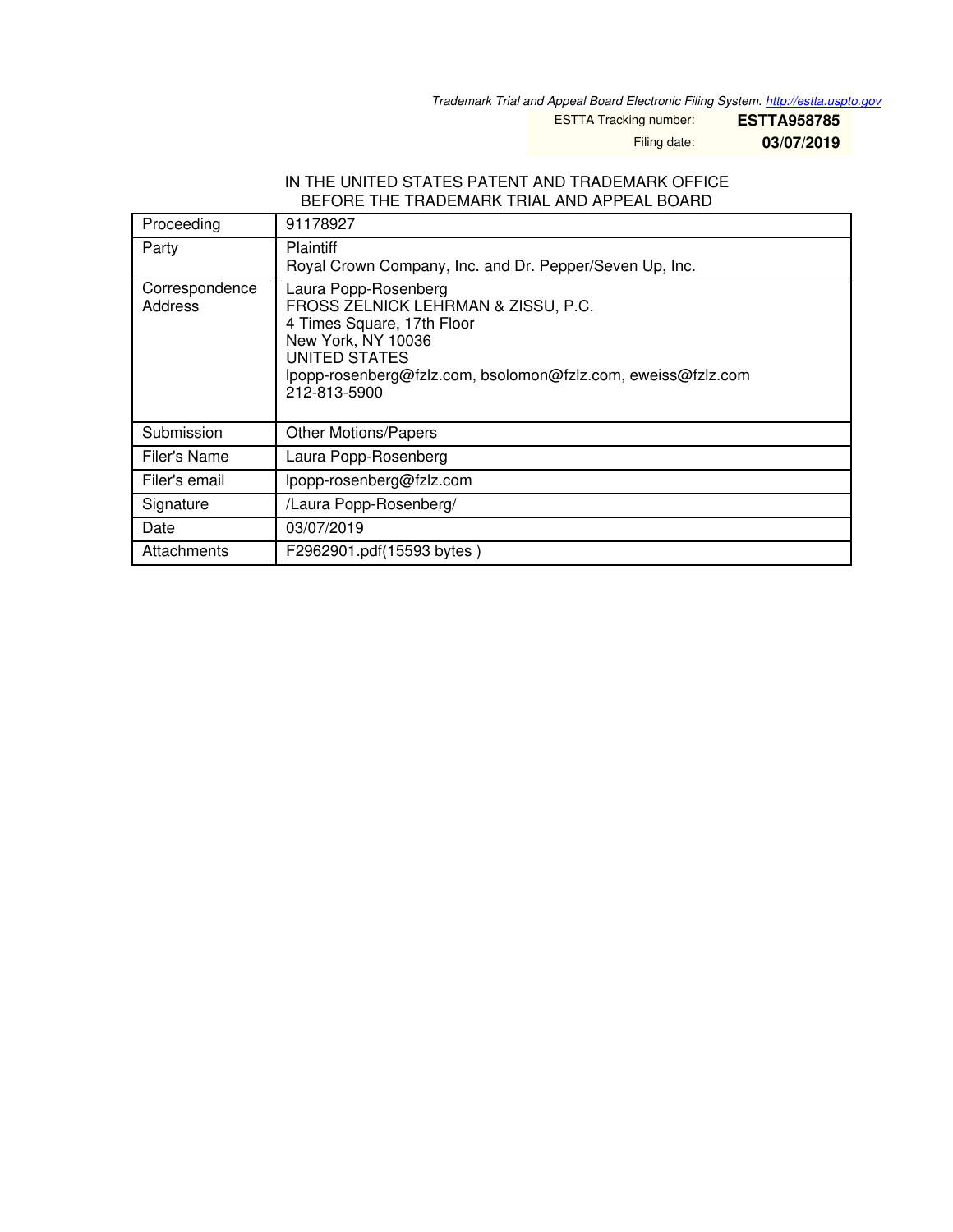### **IN THE UNITED STATES PATENT AND TRADEMARK OFFICE BEFORE THE TRADEMARK TRIAL AND APPEAL BOARD**

| ROYAL CROWN COMPANY, INC. and |  |  |
|-------------------------------|--|--|
| DR PEPPER/SEVEN UP, INC.,     |  |  |
|                               |  |  |
| Opposers,                     |  |  |
|                               |  |  |
| - against -                   |  |  |
|                               |  |  |
| THE COCA-COLA COMPANY,        |  |  |
|                               |  |  |
| Applicant.                    |  |  |
|                               |  |  |

Consolidated Proceedings: : Opposition No. 91178927 Opposition No. 91180771 : Opposition No. 91180772 Opposition No. 91183482 : Opposition No. 91185755 Opposition No. 91186579 Opposition No. 91190658

## **OPPOSERS' OPPOSITION TO APPLICANT'S MOTION TO AMEND APPLICATIONS AND REPLY IN FURTHER SUPPORT OF OPPOSERS' BRIEF ON REMAND**

Opposers Royal Crown Company, Inc. and Dr Pepper/Seven Up, Inc. (together,

"Opposers") submit this memorandum in opposition to the Motion to Amend Applications

("Motion") filed by Applicant The Coca-Cola Company ("Applicant") and in further support of

Opposers' Brief on Remand dated December 17, 2018.

### **I. Background**

Following remand of these consolidated oppositions from the Federal Circuit, the Board, on September 27, 2018, ordered the parties to rebrief the question of whether the term "zero" is generic or descriptive when used for the goods identified in the opposed applications focusing on "the critical evidence of record relevant to the legal standards set forth by the court in its decision on appeal." (177 TTABVUE.)<sup>1</sup> Opposers filed their brief in response to the Board's order on December 17, 2018. (181 TTABVUE.) In lieu of filing its own brief, and in an apparent attempt to avoid a determination that "zero" in fact is not protectable, Applicant instead filed the instant

-

 $<sup>1</sup>$  All citations to TTABVUE docket numbers refer to the parent case (Opp. No. 91178927).</sup>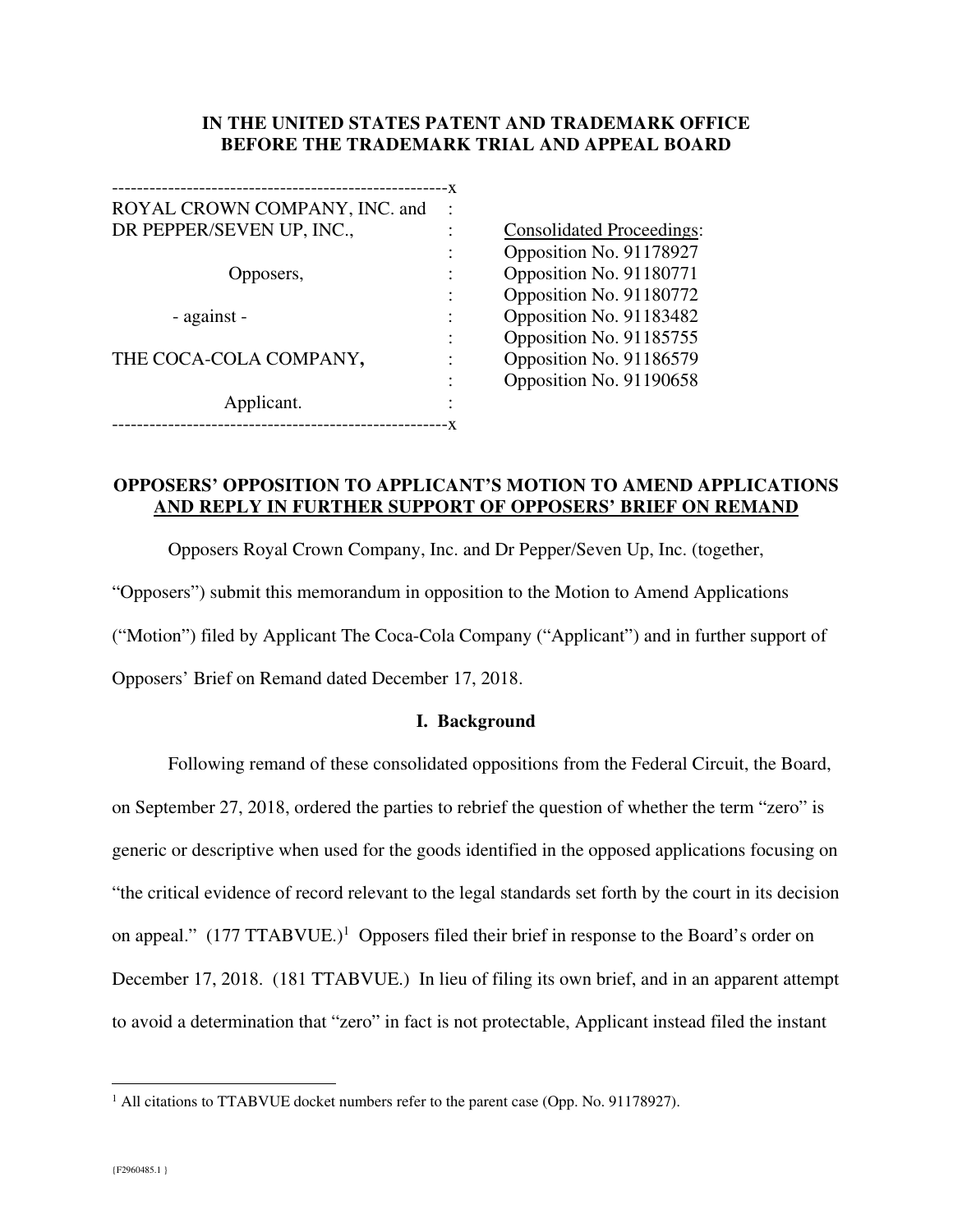Motion to Amend Applications, requesting the Board to permit Applicant to amend the applications at issue to disclaim the term "zero." In its Motion, Applicant reasons that because "the only relief sought by [Opposers] in these proceedings is the entry of a disclaimer of the term 'zero' in the applications at issue" "entry of these disclaimers will resolve the issues in these proceedings without any further activity needed on the part of the Board."

Applicant is mistaken. Opposers' request for relief has always been a determination that "zero" is generic or merely descriptive. Entry of a disclaimer is the manner in which that relief is demonstrated, but a disclaimer in and of itself does not resolve the legal issues in this opposition. Moreover, Board practice dictates that Applicant cannot short circuit a decision on the merits through an unconsented motion to amend. Opposers therefore respectfully submit that the Board should defer ruling on the Motion until final decision.

#### **II. Argument**

Applicant asserts that the only relief sought in these proceedings is a disclaimer of the term "zero." That is incorrect. Opposers in fact seek a ruling that Applicant's marks are not entitled to registration without a disclaimer of the term "zero." Adding a disclaimer, as Applicant seeks to do through its Motion, does not by itself indicate whether a term is generic or whether it is instead descriptive. *See* Trademark Manual of Examining Procedure ("TMEP") § 1213.03(a)-(b). Not surprisingly, Applicant has not indicated in its Motion whether it seeks to disclaim "zero" as a generic or a descriptive term. But that distinction makes all the difference. If the Board determines that "zero" is generic, Applicant cannot at a later point seek registration of the opposed marks (or another "zero"-inclusive mark) on grounds of acquired distinctiveness. But if a disclaimer is added without resolution of whether "zero" is generic or merely descriptive, the parties will be back where they started over a decade ago. But after all this time,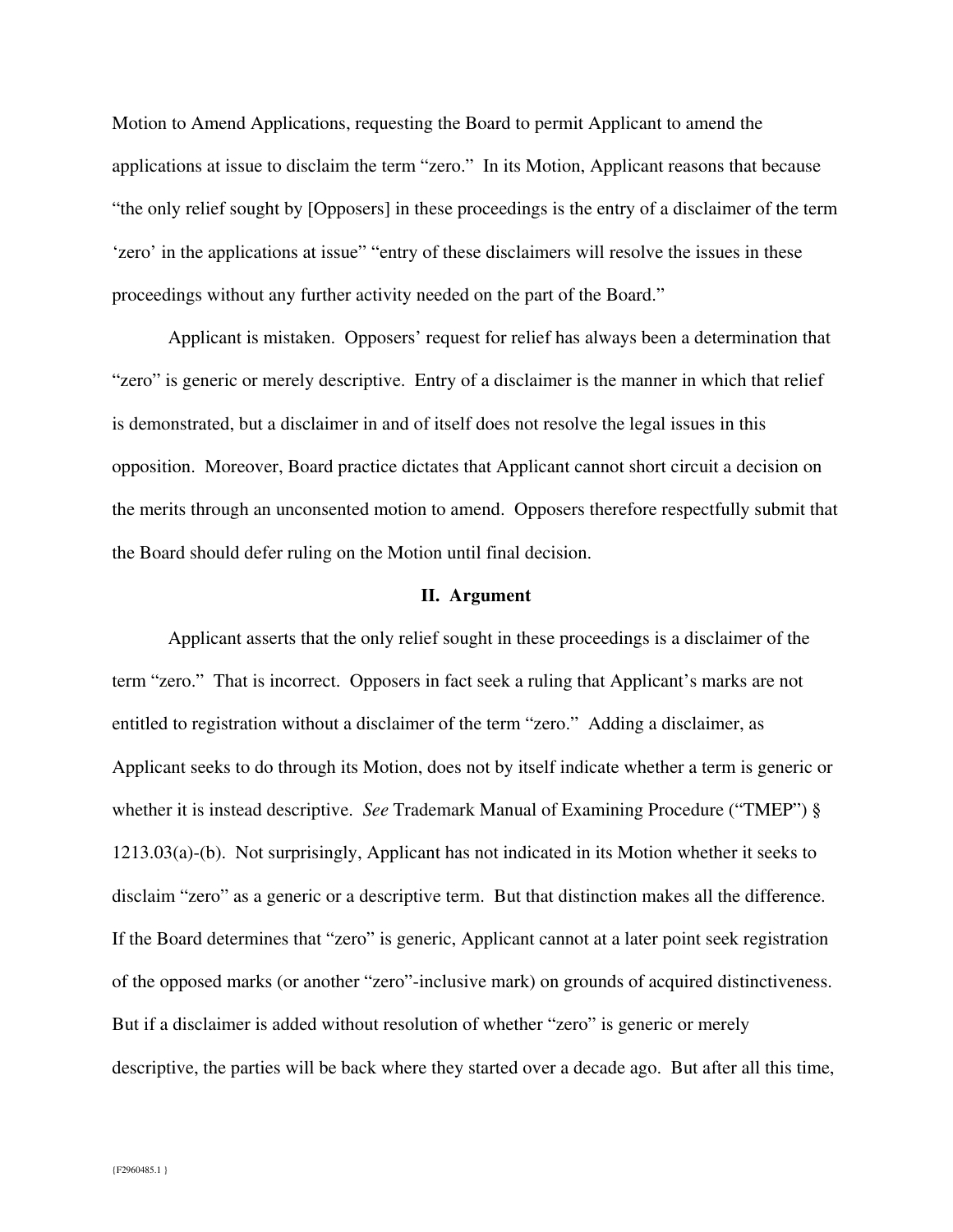Opposers – and the public, if not Applicant – deserve final resolution of the question whether "zero" is generic in the context of Applicant's goods or whether it is instead descriptive without sufficient evidence of secondary meaning.

Moreover, Board practice confirms that Applicant is not permitted to avoid a decision on the merits simply by voluntarily adding a disclaimer to its applications. According to Board practice, unconsented motions to amend such as Applicant's here are generally deferred until final decision or summary judgment. TBMP 514.01. Thus, the practice is for the Board to decide the substantive issues in the case, and then consider how the proposed amendment fits with the ruling. Here, for example, if the Board rules that "zero" is either generic or descriptive without sufficient secondary meaning, then it could grant Applicant's Motion in the same ruling, thus avoiding the typical procedure wherein the Board gives an applicant time after decision to make a motion to add the disclaimer. *See*, *e.g.*, 171 TTABVUE at 36.

Finally, Opposers note that by electing not to respond to Opposers' brief on remand and instead filing the instant Motion, Applicant may be deemed to have waived any arguments against a finding that "zero" is generic or descriptive without sufficient evidence of secondary meaning. *See*, *e.g.*, *Viacom Int'l Inc. v. Fanzine Int'l Inc*., 56 U.S.P.Q.2d 1363, 1368 (S.D.N.Y. 2000).

#### **III. Conclusion**

Opposers respectfully request that the Board should proceed to issue a full decision on the issues identified in the Board's September 27, 2018 order and should defer ruling on Applicant's Motion to Amend Applications until the time of final decision.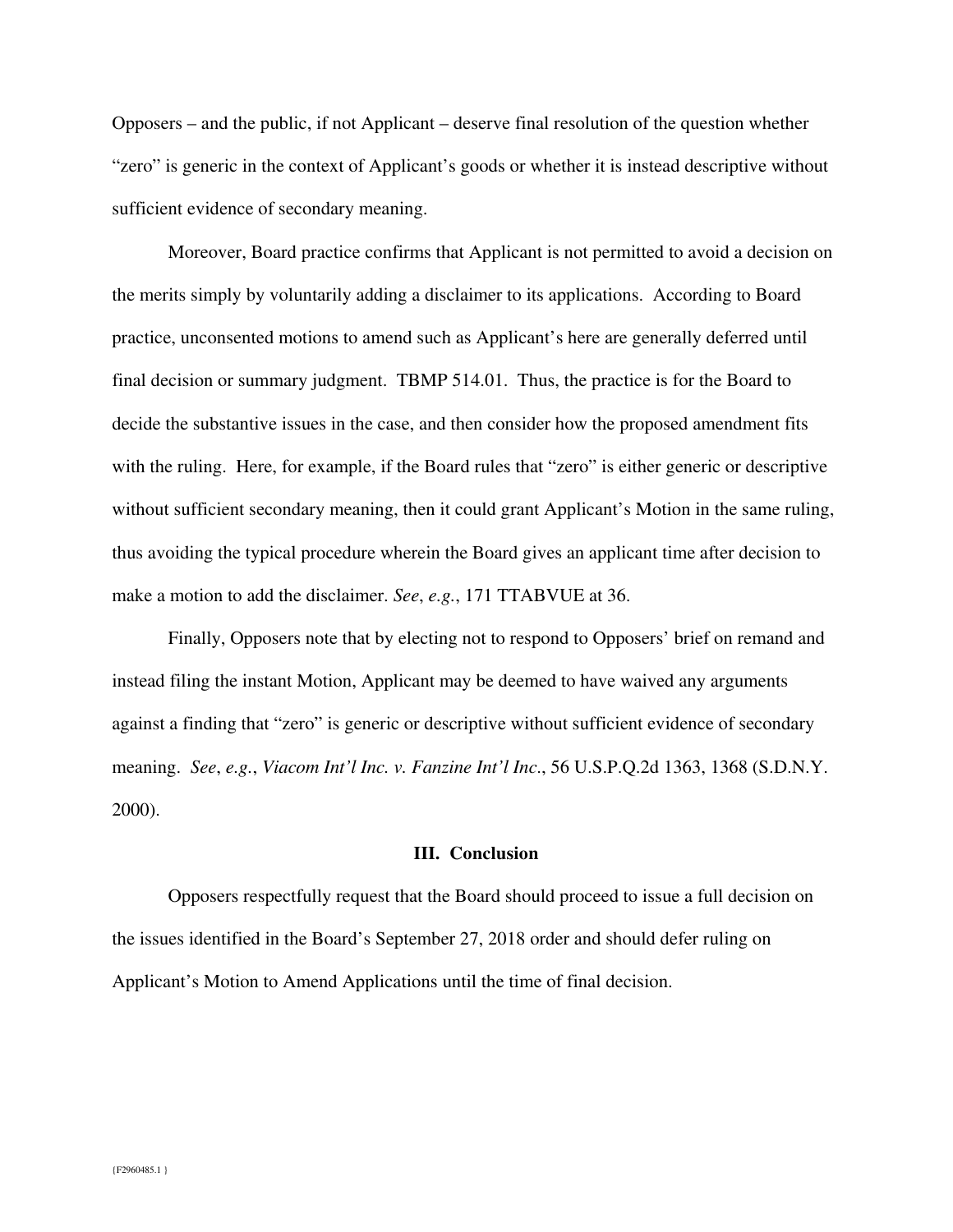Dated: New York, New York March 7, 2019

FROSS ZELNICK LEHRMAN & ZISSU, P.C.

By: /Laura Popp-Rosenberg/ Laura Popp-Rosenberg (lpopp-rosenberg@fzlz.com) Barbara A. Solomon (bsolomon@fzlz.com) Emily Weiss (eweiss@fzlz.com) 4 Times Square,  $17<sup>th</sup>$  Floor New York, NY 10036 Phone: (212) 813-5900

*Attorneys for Opposers Royal Crown Company, Inc. and Dr Pepper/Seven Up, Inc.*